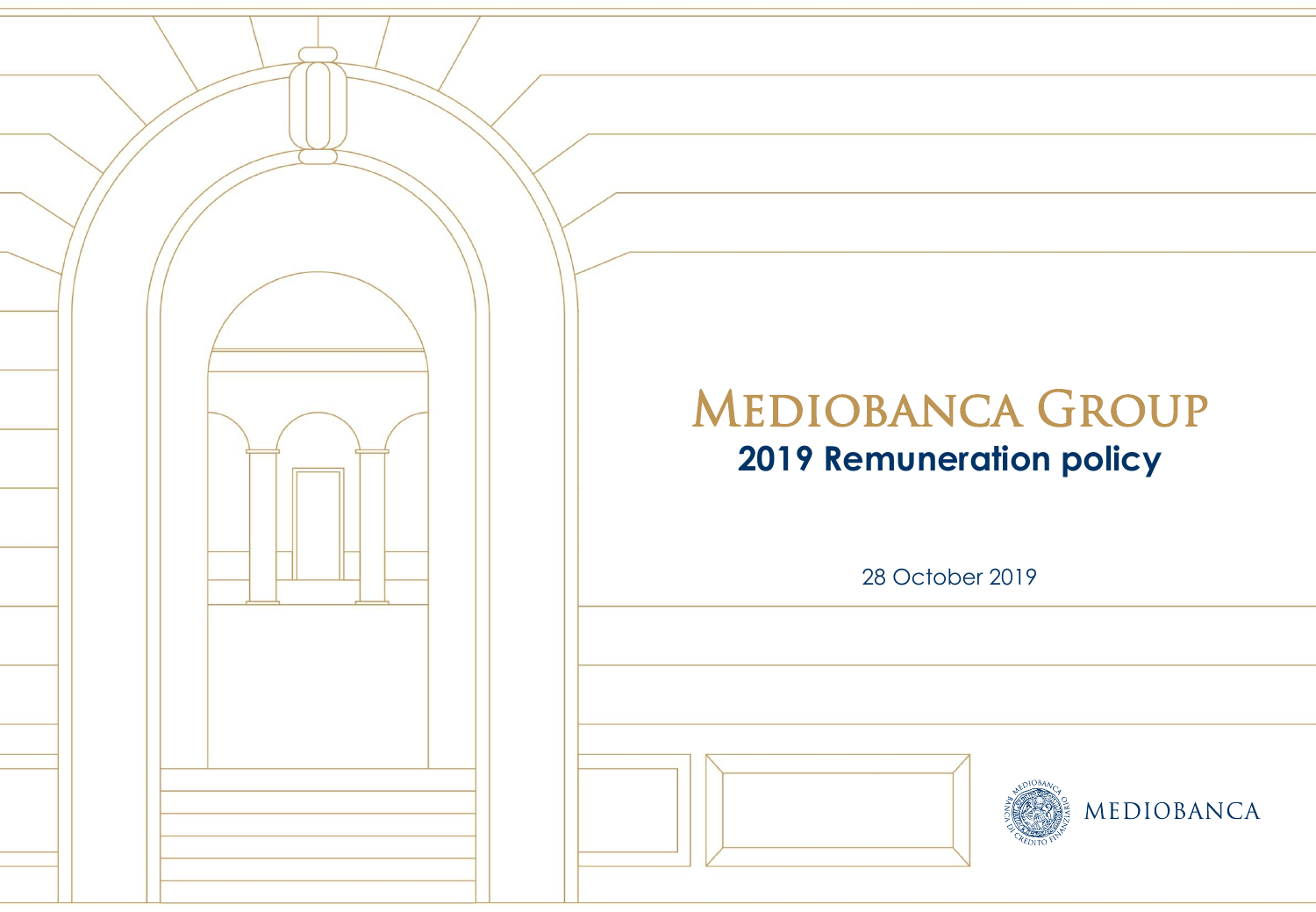## EXECUTIVE SUMMARY

### **FY19 – BUSINESS ACHIEVEMENTS AND REMUNERATION HIGHLIGHTS**

#### **All gateways met**

- ◆ Capital and liquidity ratios enhanced as defined in the Risk Appetite Framework
- Positive Group Gross Operating Profit

#### **Business results**

- ◆ FY 2018/19: Best-ever results in last 10Y achieved in terms of revenues, GOP, ROTE and CET1
- ◆ 2016-19 business plan: strategic goals delivered

#### **Pay for performance**

Last FY performance approach confirmed

#### **CEO and General Manager**

Scorecard KPIs achieved, variable compensation awarded

### **Remuneration Policies aligned to the latest European and Italian sets of rules**

- Group aligned Remuneration Policy to the latest European and Italian legislation/provisions. In particular with reference to:
	- Governance, metrics and remuneration processes reinforcement
	- Variable remuneration capped at 200% of fixed remuneration (except for Asset Management entities)
	- Severance: established at 24 months of remuneration capped at € 5mln gross
	- 5-year deferral period for 60% of variable remuneration for Executive Directors and Top Executives
- New Policy updated as per Bank of Italy new regulations with focus on deferrals schemes with wider equity components, stronger compliance alignment, "formula based" severance, CSR approach

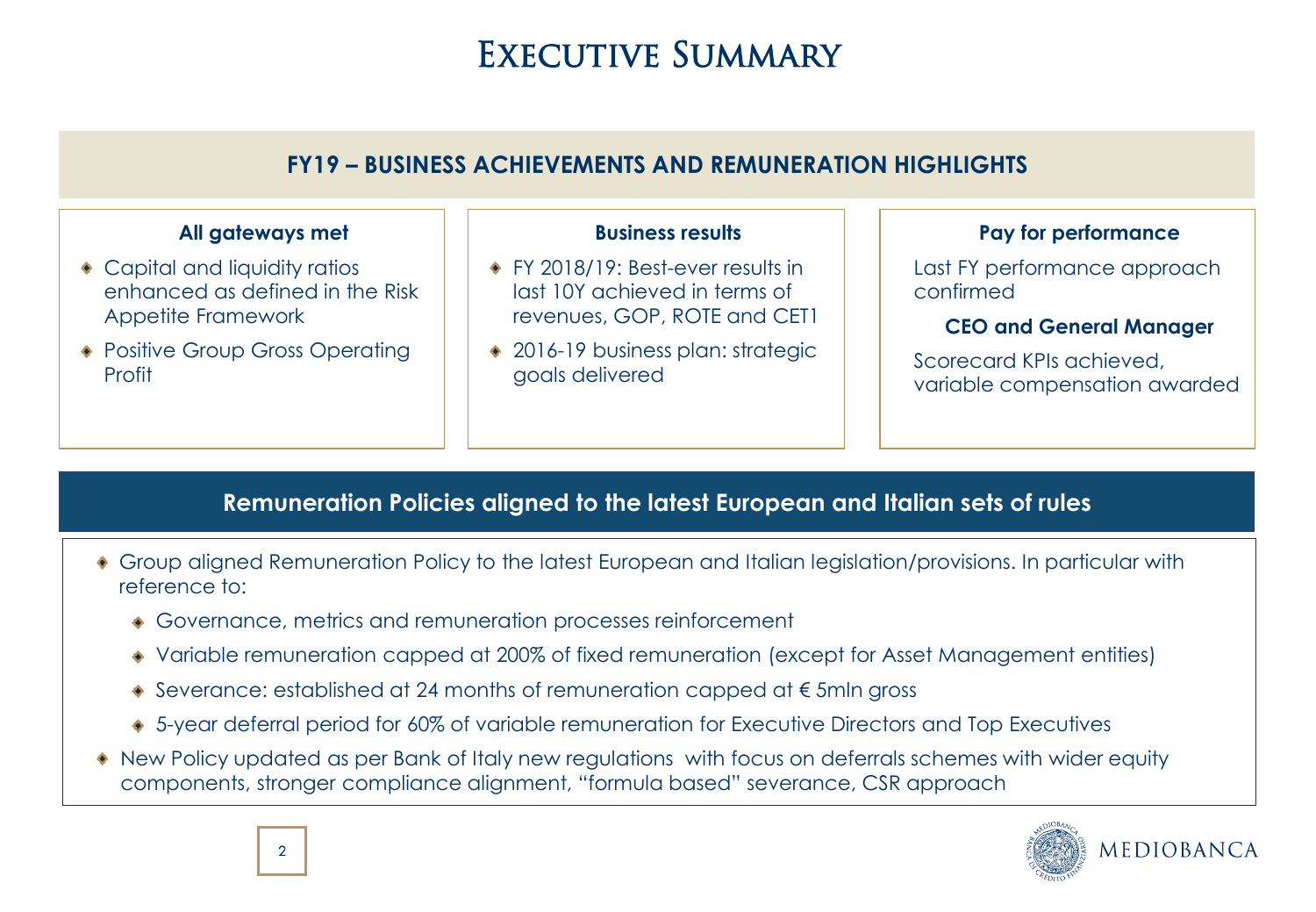# Remuneration: principles and Governance

| <b>PRINCIPLES</b> | <b>COMPETITIVENESS</b><br>Attract and retain talent.<br>Guarantee adequate<br>pay mix.                                                           |                                                                                                                                                               | <b>VALUE MERIT &amp;</b><br><b>PERFORMANCE</b><br>Variable compensation<br>strongly related to results.                                                                                                                                                                                      | <b>NO "PAY FOR FAILURE"</b><br>Significant equity<br>component.<br>Variable remuneration<br>deferral (performance<br>conditions, malus and<br>claw back clauses). |  | <b>GOVERNANCE &amp;</b><br><b>COMPLIANCE</b><br>Structure of remuneration<br>in line with Italian law<br>and market practice.<br>New specific regulations<br>for AM staff and FAs |  |
|-------------------|--------------------------------------------------------------------------------------------------------------------------------------------------|---------------------------------------------------------------------------------------------------------------------------------------------------------------|----------------------------------------------------------------------------------------------------------------------------------------------------------------------------------------------------------------------------------------------------------------------------------------------|-------------------------------------------------------------------------------------------------------------------------------------------------------------------|--|-----------------------------------------------------------------------------------------------------------------------------------------------------------------------------------|--|
|                   | <b>RISK-ADJUSTED</b><br>Gateways linked to Risk<br>Appetite Framework,<br><b>Bonus Pools calculated</b><br>based on Economic<br>Profit/ROAC.     |                                                                                                                                                               | <b>LONG TERM APPROACH</b><br><b>SHORT-TERM REMUNERATION</b><br>Targets set at the<br>Performance targets to<br>beginning of the FY<br>ensure a solid capital<br>(budget targets and<br>base, adequate liquidity<br>quantitative KPIs).<br>ratios, profitable results<br>and appropriate risk |                                                                                                                                                                   |  | <b>SEVERANCE</b><br>No golden parachutes for<br>directors in case of<br>voluntary or involuntary<br>termination.                                                                  |  |
| <b>GUIDELINES</b> | Malus conditions applied.<br>Claw back in the event of<br>damages on MB's capital<br>base, profitability, financial<br>results and/or reputation | Non-financial and<br>qualitative criteria applied<br>to foster I/t value creation.<br>Cap applied to mitigate<br>risk appetite.<br>Mandatory deferral policy. |                                                                                                                                                                                                                                                                                              | management.<br><b>Total variable</b><br>compensation vesting<br>over no less than 3Y, 5Y for<br>Top Executives.                                                   |  | <b>Severance for Executives</b><br>and MRT population: 24<br>months of remuneration<br>capped at €5mln.                                                                           |  |
| <b>GOVERNANCE</b> |                                                                                                                                                  |                                                                                                                                                               |                                                                                                                                                                                                                                                                                              | AND INVOLVES SEVERAL FUNCTIONS AND CORPORATE DEPARTMENTS                                                                                                          |  | GROUP GOVERNANCE OF REMUNERATION POLICIES IS IN LINE WITH THE MOST RECENT ITALIAN AND EUROPEAN REGULATIONS                                                                        |  |
|                   | <b>SHAREHOLDERS IN ANNUAL GENERAL</b><br><b>MEETING</b>                                                                                          |                                                                                                                                                               |                                                                                                                                                                                                                                                                                              | <b>REMUNERATION COMMITTEE</b>                                                                                                                                     |  | <b>CORPORATE DEPARTMENTS</b><br><b>SDIOBANO</b>                                                                                                                                   |  |

MEDIOBANCA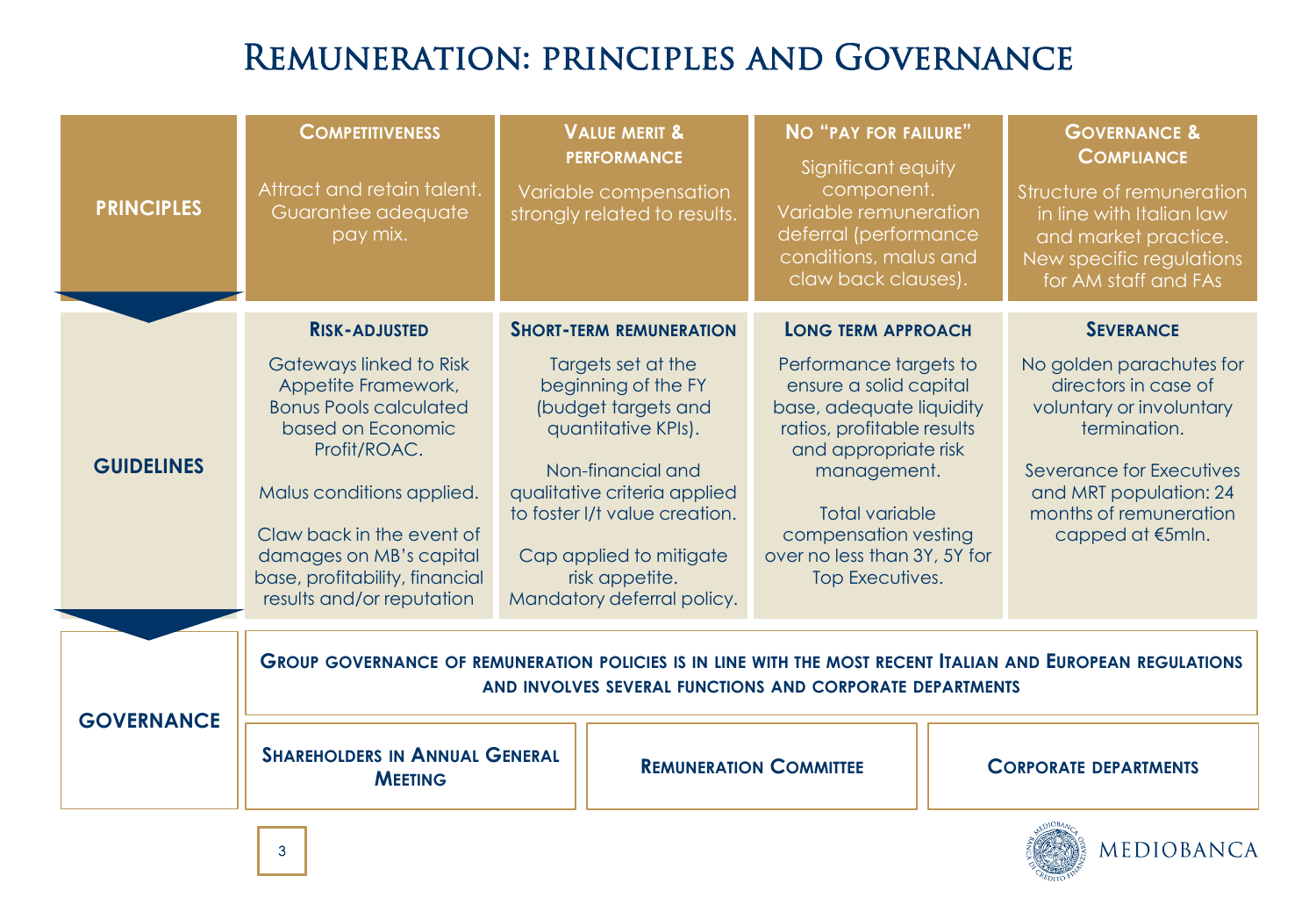# REMUNERATION GOVERNANCE

| <b>SHAREHOLDERS IN ANNUAL GENERAL</b><br><b>MEETING</b>                                                                                                                                                                                                                                                                                                                                                                                                                                                                 | <b>REMUNERATION COMMITTEE</b>                                                                                                                                                                                                                                                                                                                                                                                                                                 | <b>CORPORATE DEPARTMENTS INVOLVED</b>                                                                                |  |  |
|-------------------------------------------------------------------------------------------------------------------------------------------------------------------------------------------------------------------------------------------------------------------------------------------------------------------------------------------------------------------------------------------------------------------------------------------------------------------------------------------------------------------------|---------------------------------------------------------------------------------------------------------------------------------------------------------------------------------------------------------------------------------------------------------------------------------------------------------------------------------------------------------------------------------------------------------------------------------------------------------------|----------------------------------------------------------------------------------------------------------------------|--|--|
| The responsibilities of the Shareholders<br>in the Annual General Meeting include:<br>• setting, at each BoD renewal, the<br>annual fixed pay for members of the<br>board of directors<br>• approving the remuneration policies<br>and compensation schemes based<br>on financial instruments for group<br>directors, staff and collaborators<br>• approving the criteria for<br>determining the compensation to be<br>awarded in the event of early<br>termination of the employment<br>relationship or term of office | Consultative role regarding General<br>Manager, Executive Directors and staff<br>remuneration and retention policies.<br>Activities include:<br>• reviews and assesses remuneration                                                                                                                                                                                                                                                                           | <b>GROUP HR</b><br>process owner, governs and controls<br>units to verify the Group's earnings and<br>financial data |  |  |
|                                                                                                                                                                                                                                                                                                                                                                                                                                                                                                                         | proposals and guidelines put forward<br>by the CEO<br>• serves in an advisory capacity for<br>decisions regarding the criteria to be                                                                                                                                                                                                                                                                                                                          | <b>Audit</b><br>reviews data and-monitors process<br>adherence                                                       |  |  |
|                                                                                                                                                                                                                                                                                                                                                                                                                                                                                                                         | used for compensation payable to<br>all identified staff<br>◆ regularly reviews (through<br>benchmarks & market practice<br>analysis, regulatory framework and<br>Bank of Italy recommendations) the<br>adequacy, congruity, adherence<br>and application of remunerations<br>policies<br>• verifies performance achievements<br>involving all relevant company units<br>in devising and checking the<br>remuneration and incentive policies<br>and practices | <b>Accounting</b><br>provides data for determining the<br>business areas' performances based on<br>results           |  |  |
| • setting variable remuneration for<br>employees and advisors of the<br>Group at 200% of fixed<br>remuneration, following Board of<br>Directors proposal or any other limit                                                                                                                                                                                                                                                                                                                                             |                                                                                                                                                                                                                                                                                                                                                                                                                                                               | <b>Compliance</b><br>evaluates compliance of policy with<br>legal and regulatory frameworks                          |  |  |
| set by the regulations.                                                                                                                                                                                                                                                                                                                                                                                                                                                                                                 |                                                                                                                                                                                                                                                                                                                                                                                                                                                               | <b>Risk Management</b><br>contributes to establishing metrics to<br>calculate risk adjusted performance              |  |  |

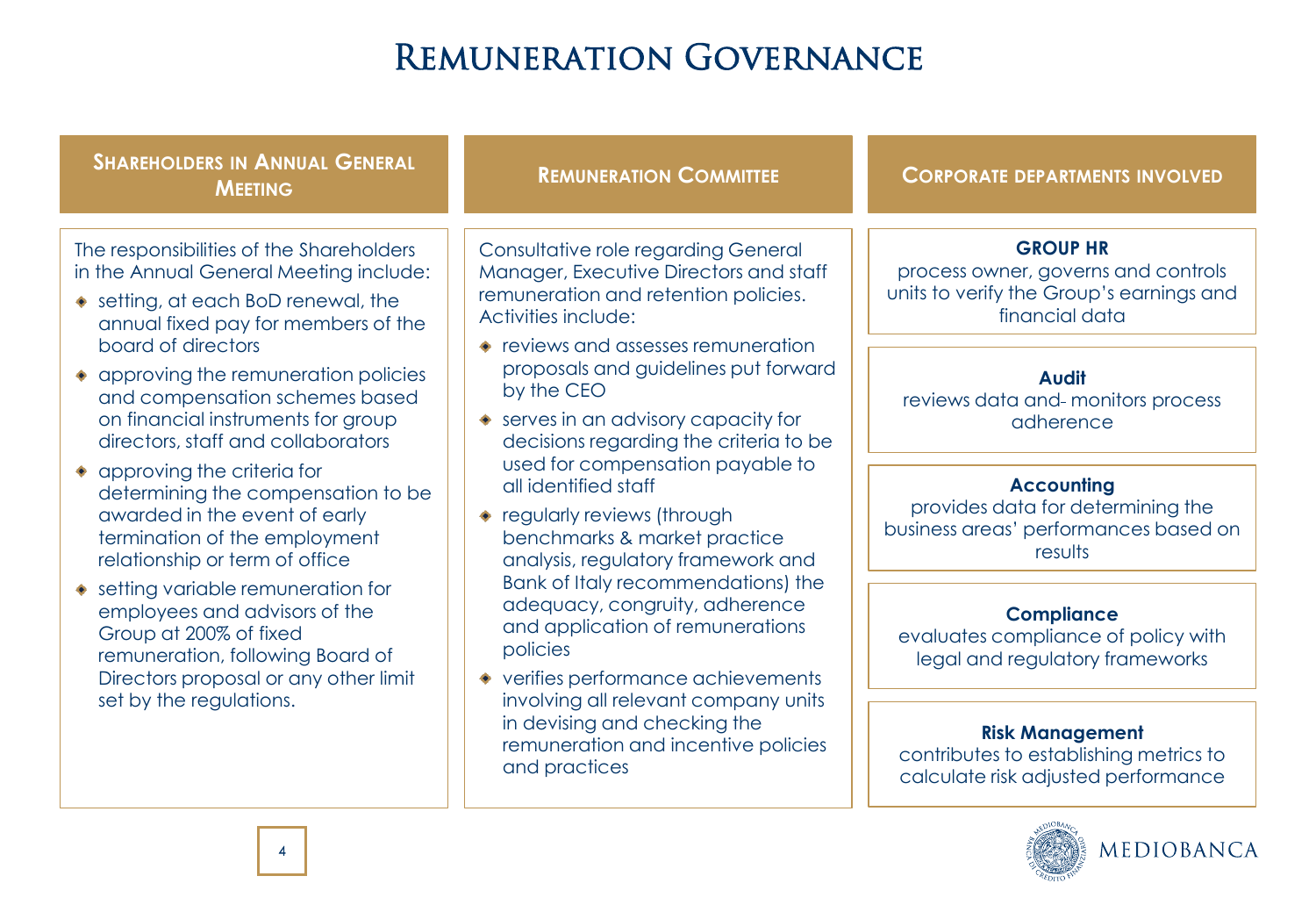# Remuneration Committee

| <b>Effective</b><br>duration | <b>COMPOSITION</b><br>4 non-executive members of which 75% independent |                 |               |  |  |  |  |
|------------------------------|------------------------------------------------------------------------|-----------------|---------------|--|--|--|--|
|                              | Independent                                                            | <b>Position</b> | <b>Member</b> |  |  |  |  |
|                              | $\mathsf{Y}^{1,2}$                                                     | Chairman        | M. Carfagna   |  |  |  |  |
|                              | Y <sup>1</sup> Z                                                       | Member          | V. Hortefeux  |  |  |  |  |
|                              | <br>$\mathsf{V}^{1,2}$                                                 | Member          | A. Lupoi      |  |  |  |  |
|                              |                                                                        | Member          | A. Pecci      |  |  |  |  |
|                              |                                                                        |                 |               |  |  |  |  |

#### **FY19 MAIN TOPICS**

- Definition of scorecards for CEO and GM, with financial and non financial criteria evaluation
- Assessment of a long-term incentive scheme for senior Group figures as part of approval of new strategic plan
- Analysis of regulatory framework with main focus on employees working in asset management and as financial advisors in the Group
- Analysis of benchmarks and market practice

5

- Review of the current internal compensation processes and procedures
- Review of the new Remuneration Policy to be approved by the Board of Directors and by shareholders (AGM)





1) Independent as required in Code of conduct for listed companies. 2) Independent as required by Article 148, para. 3 of Italian Legislative Decree 58/98.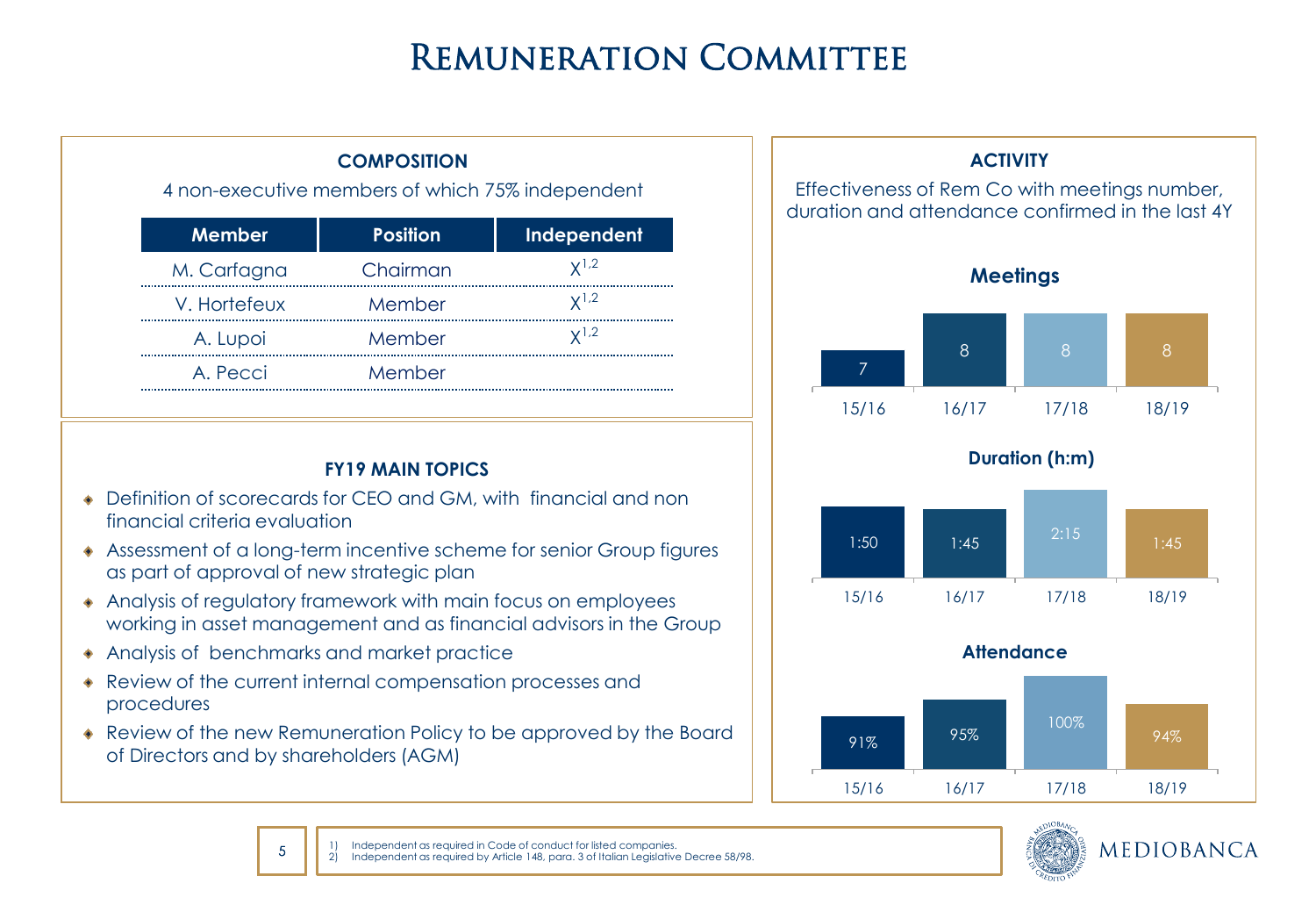# ACTUAL REMUNERATION STRUCTURE

The **remuneration structure** is aligned both to the **latest European and Italian legislation/provisions<sup>1</sup>** and with **global best practices**. An **adequate balance between fixed and variable** remuneration is **crucial to avoid risk and short-term behaviour**.

**All variable remuneration is subject to performance conditions in the performance evaluation horizon, ex post malus condition**  (Group performance, compliance breaches, responsibility for financial losses or reputational damages) **and claw back clauses** (in case of fraud or willful misconduct)

|                                                 |             | <b>Fixed Compensation</b> | Variable compensation |                             |                                       |  |
|-------------------------------------------------|-------------|---------------------------|-----------------------|-----------------------------|---------------------------------------|--|
| <b>Employee caterogry</b>                       | <b>Base</b> | Pension plan contribution |                       | <b>Short Term Incentive</b> | Long Term Incentive                   |  |
|                                                 | Cash        | Cash                      | Cash                  | <b>Shares</b>               |                                       |  |
| <b>Executive Directors</b>                      | 100%        | 100%                      | 50%                   | 50%                         | Existing but currently<br>not adopted |  |
| Non Executive directors                         | 100%        |                           |                       |                             |                                       |  |
| Chairman                                        | 100%        | 100%                      |                       |                             |                                       |  |
| <b>All Executives</b><br>(material risk takers) | 100%        | 100%                      | 50%                   | 50%                         |                                       |  |

**Executive directors** variable remuneration

6

- accrues only if aligned with established gateways
- variable remuneration is distributed 50% in cash and 50% in equity (performance shares)
- **Executives** variable remuneration is paid inter alia in the form of equity instruments (performance shares scheme)

**The Group's identified staff (or MRT - Material Risk Takers Executives) as at 30 June 2019 represents 2,24% of the total Group staff and are as follows: 108 resources qualified as identified staff, including Executives, Senior Management, Manager of business units and other resources with managerial responsibilities.**

#### **In accordance with the European** Directive CRD IV, **Mediobanca has set a cap on variable remuneration for all employees at 200% of fixed pay** to:

- maintain adequate flexibility and minimize fixed costs
- $\bullet$  align interests and encourage the achievement of sustainable results
- attract and retain talent in an aggressive market context
- reward performance and link individual performance to the results of the bank
- Employee bonus pool determination and distribution is governed by "gateways".
- Individual allocation is based on documented quantitative and qualitative performance evaluation, with particular attention to aspects of compliance.
- Guaranteed bonuses permitted only for the first year of particularly talented new hires



Note  $1)$ European Directive CRD IV came into force on 1 January 2014 dentified staff, based on qualitative and auantitative criteria Bank of Italy provisions regarding compensation policies and practices, October 2018 EBA Guidelines on Remuneration Policies 21 December 2015, into force on 1 January 2017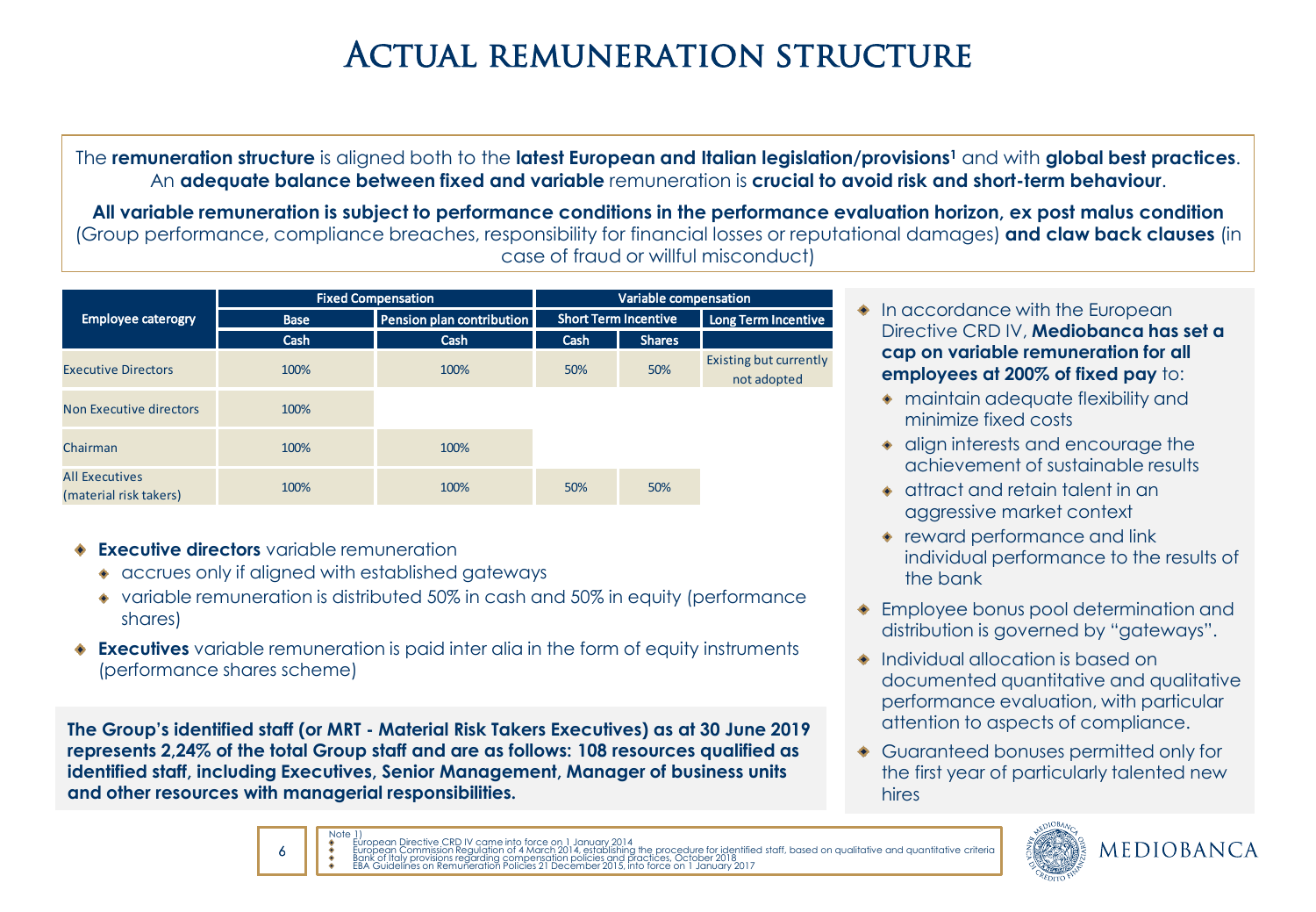# VARIABLE REMUNERATION SETTLEMENT AS AT FY 19.1

|                                                                                                                                                                           | <b>Instrument</b> | STI Variable compensation settlement |           |     |     |     |           |              |
|---------------------------------------------------------------------------------------------------------------------------------------------------------------------------|-------------------|--------------------------------------|-----------|-----|-----|-----|-----------|--------------|
| <b>Employee caterogry</b>                                                                                                                                                 |                   | up front                             | <b>1Y</b> | 2Y  | 3Y  | 4Y  | <b>5Y</b> | <b>Total</b> |
| <b>Executive Directors</b><br>&                                                                                                                                           | Cash              | 20%                                  | 12%       |     |     | 6%  | 12%       | 50%          |
| Top Executives (material risk takers)                                                                                                                                     | Equity            |                                      |           | 20% | 12% | 12% | 6%        | 50%          |
| <b>Central Functions</b>                                                                                                                                                  | Cash              | 100%                                 |           |     |     |     |           | 100%         |
|                                                                                                                                                                           | Equity            |                                      |           |     |     |     |           |              |
| <b>Executive directors</b> variable remuneration settlement<br>• 2-year holding period for up-front equity components<br>• 5-year deferral period for 60% of remuneration |                   |                                      |           |     |     |     |           |              |

**Top executives (material risk takers)** variable remuneration settlement: 60% of the variable component is deferred over a 5-year time horizon (as for the Executive Directors)

**All variable remuneration awarded is subject to certain and further Group performance conditions, malus and clawback clauses during the deferral period and before granting**

**Other Executives (material risk takers)** variable remuneration settlement: a substantial part of the variable component, up to 60%, is deferred over a three-year time horizon and paid inter alia in the form of equity instruments (performance shares schemes)

#### **Performance share plan (reserved to employees)**

- at least 3-year deferred period (vesting plus holding)
- all variable remuneration is subject to performance conditions, ex post malus condition and clawback clauses

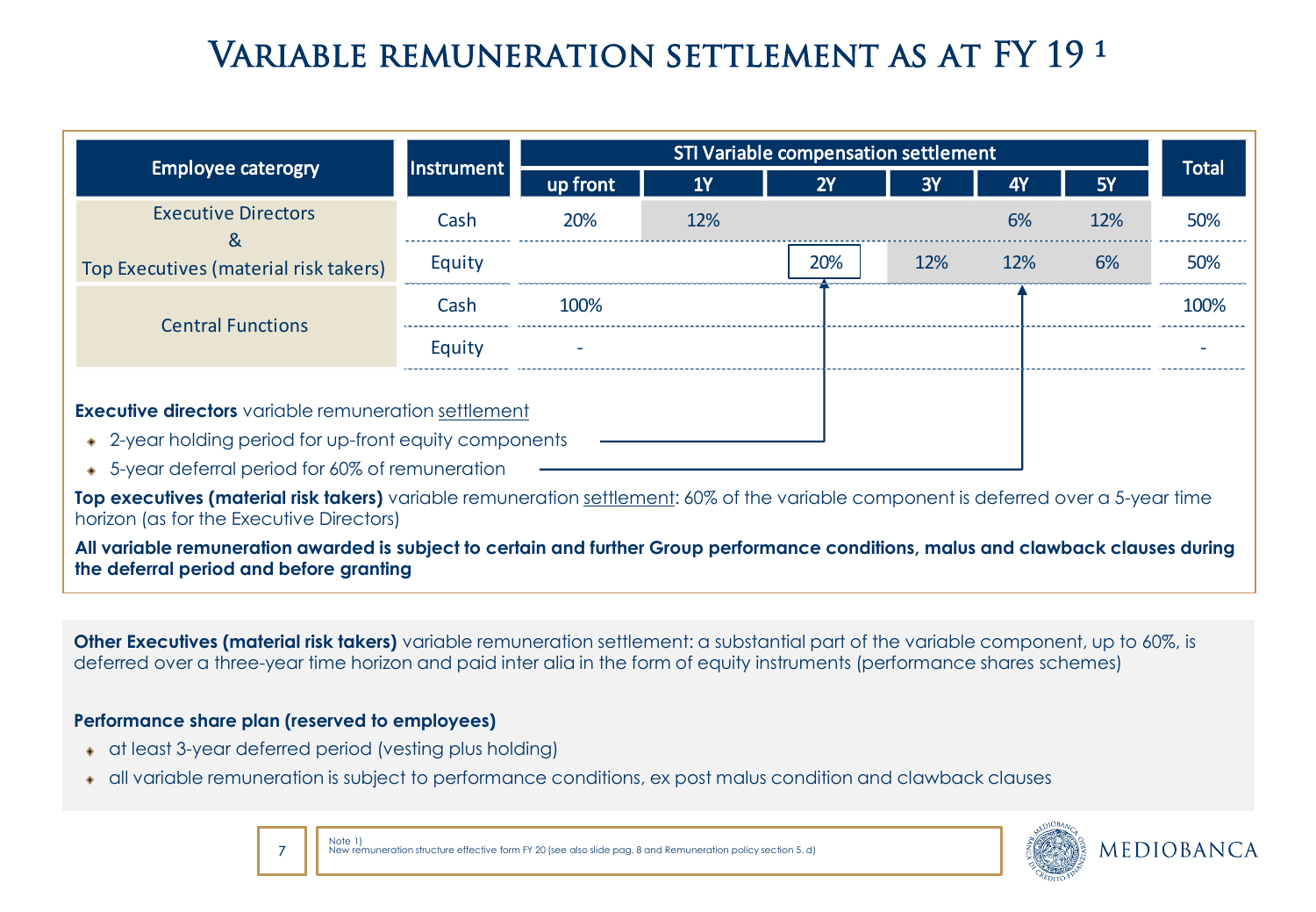### Policy updated as per Bank Of Italy new regulations In force starting from FY20



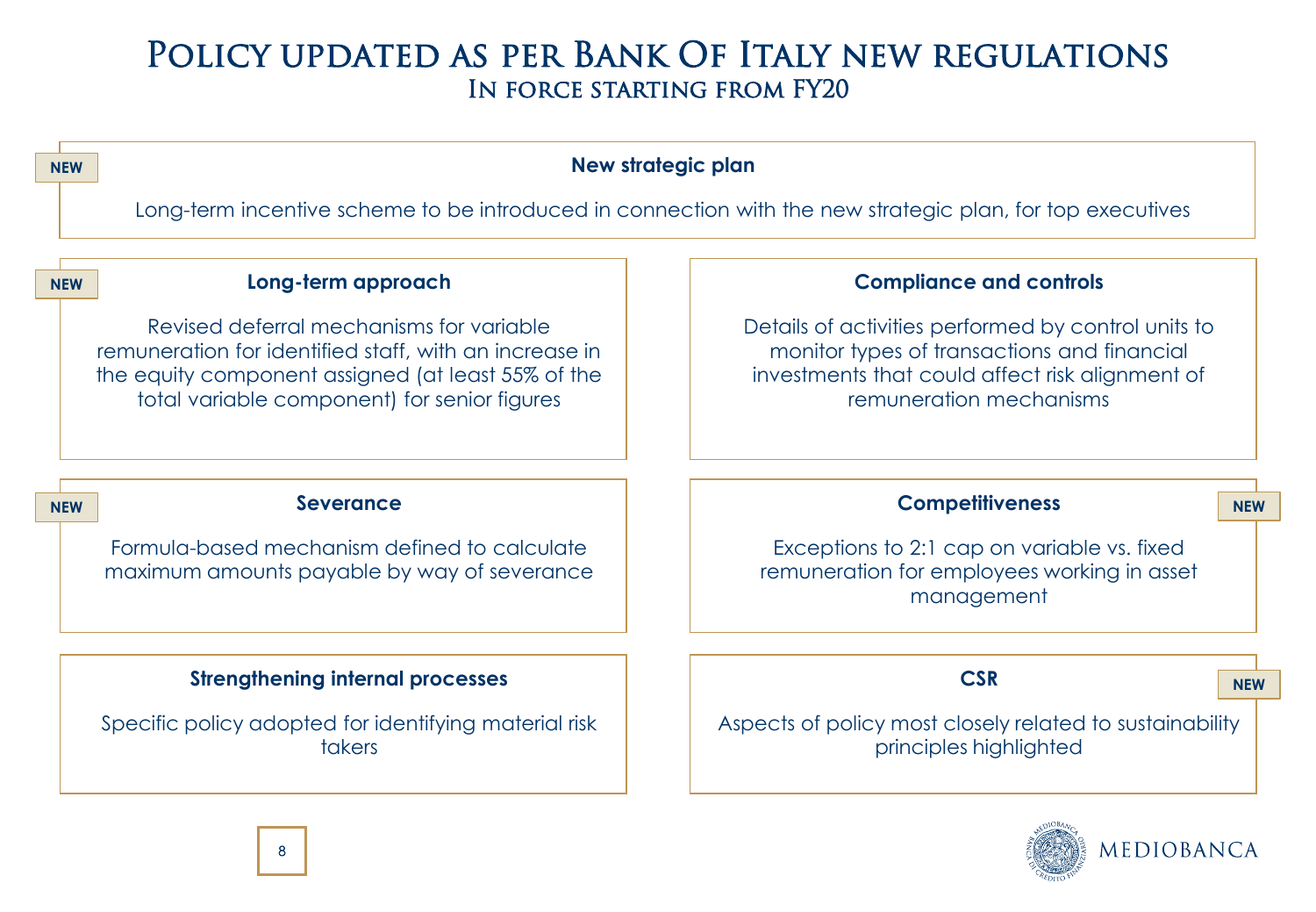# FY19: MB Group achieved best results of the last 10Y …

**Mediobanca**, despite the pronounced deterioration in the operating scenario which affected much of the financial year, **delivered its best 12M results for the past decade, by revenues** (€2.5bn, up 4%), **GOP** (€1.1bn, up 8%), **and net profit** (adj. €860, up 8%), **with rising indicators in terms of profitability** (ROTE 10.2%), **capitalization** (CET1 ratio 14.1% ) **and shareholder remuneration** (payout ratio 50%)



1) Calculated excluding gains (losses) on disposals of equity investments, value adjustments, and one-off gains (losses), with a normalized tax rate of 33% (25% for Private Banking).

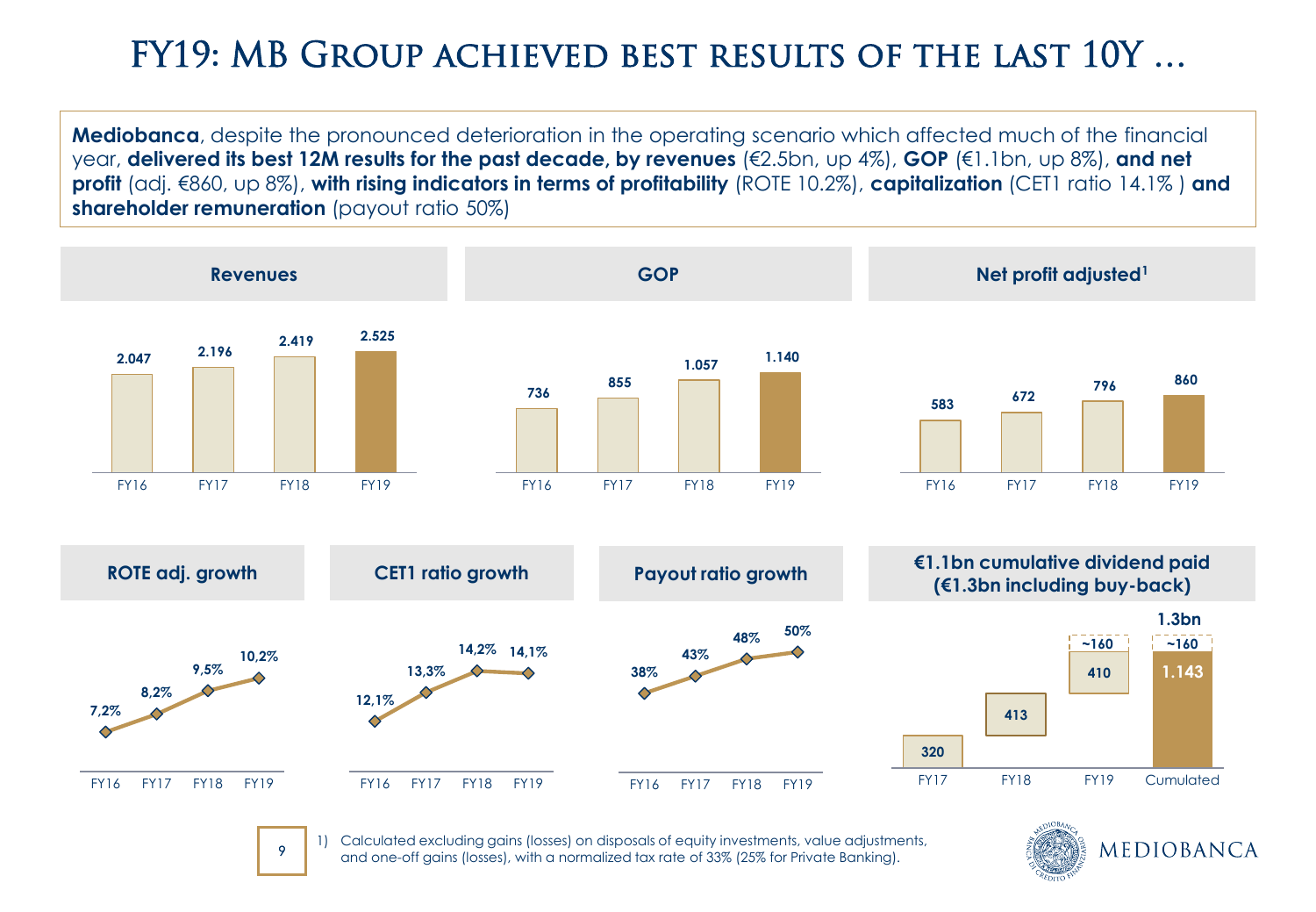### … coupled with BP19 strategic goals …



10

*1)CET1 BP19T and ROTE BP19T were: i) before acquisitions; ii) assuming payout ratio flat at 40%; iii) including 3pp disposal AG stake; iv) assuming Dec18 Danish Compromise-end. On like for like basis - with AG stake@13% - CET1 BP19 target would have been ~13% and ROTE BP19 target ~9.5%. CET1 ratio as at June19 - actually at 14.1% with Danish Compromise still applied - would be ~15.3%, excluding 45bps invested in RAM and MMA and 65bps invested in buyback and higher dividends (payout ratio at 48% in 2018 and 43% in 2017)*

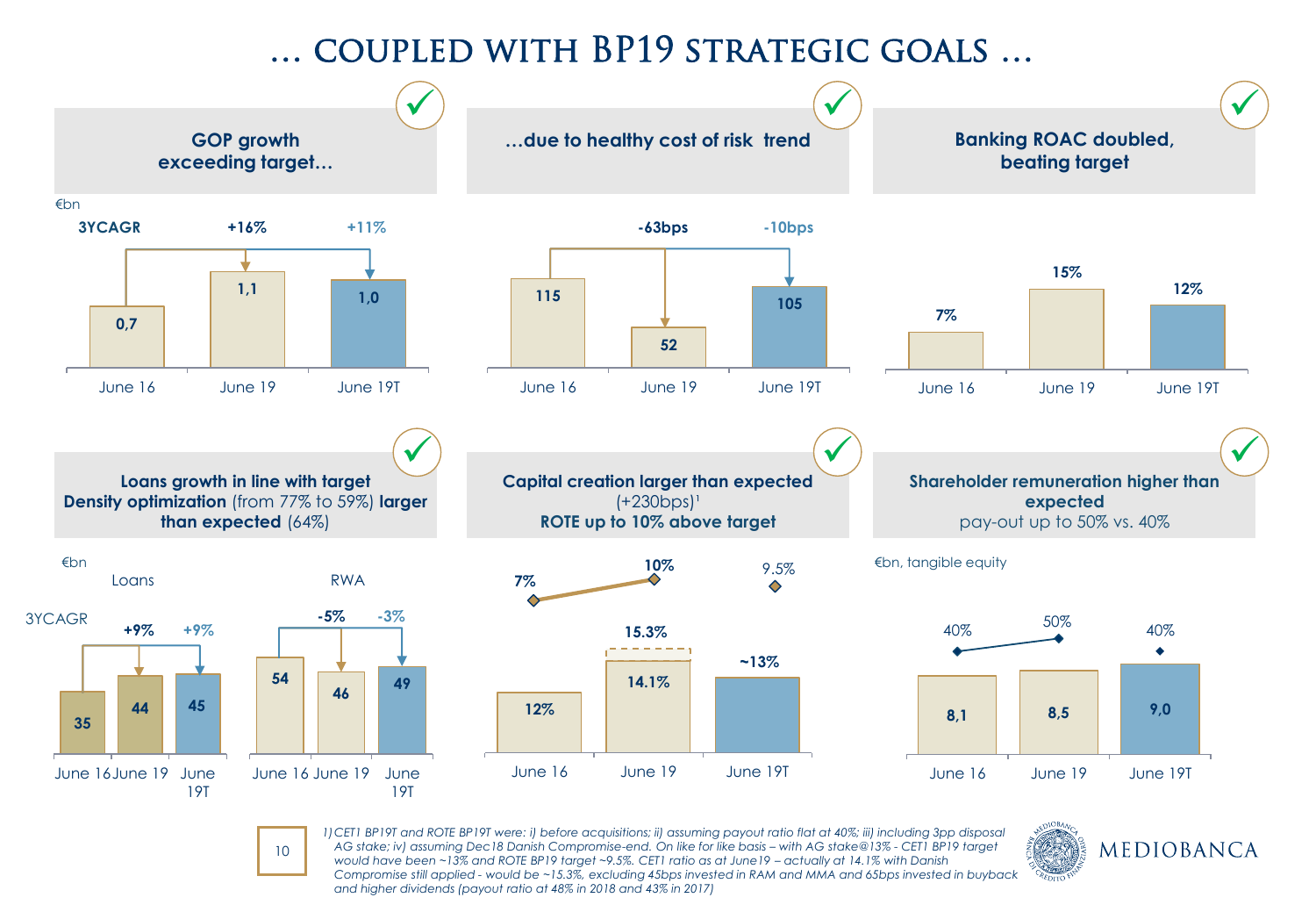### …and strong market out-performance



#### **Mediobanca last 3Y market performance vs ITA and EU banks (from BP 16/19 announcement to today)**

#### **Mediobanca 1Y market performance vs ITA and EU banks**



- **MB 3Y performance (up 34%) in line with FTSE Mib and higher than ITA and EU banks** (0% and down 16% respectively)
- **MB total return** (including reinvestment of dividends) **over BP16/19 period**: **up 54%**
- **MB last year performance (up 17%) well above FTSE Mib** (+1%) **as well as ITA and EU banks** (both down 19%)

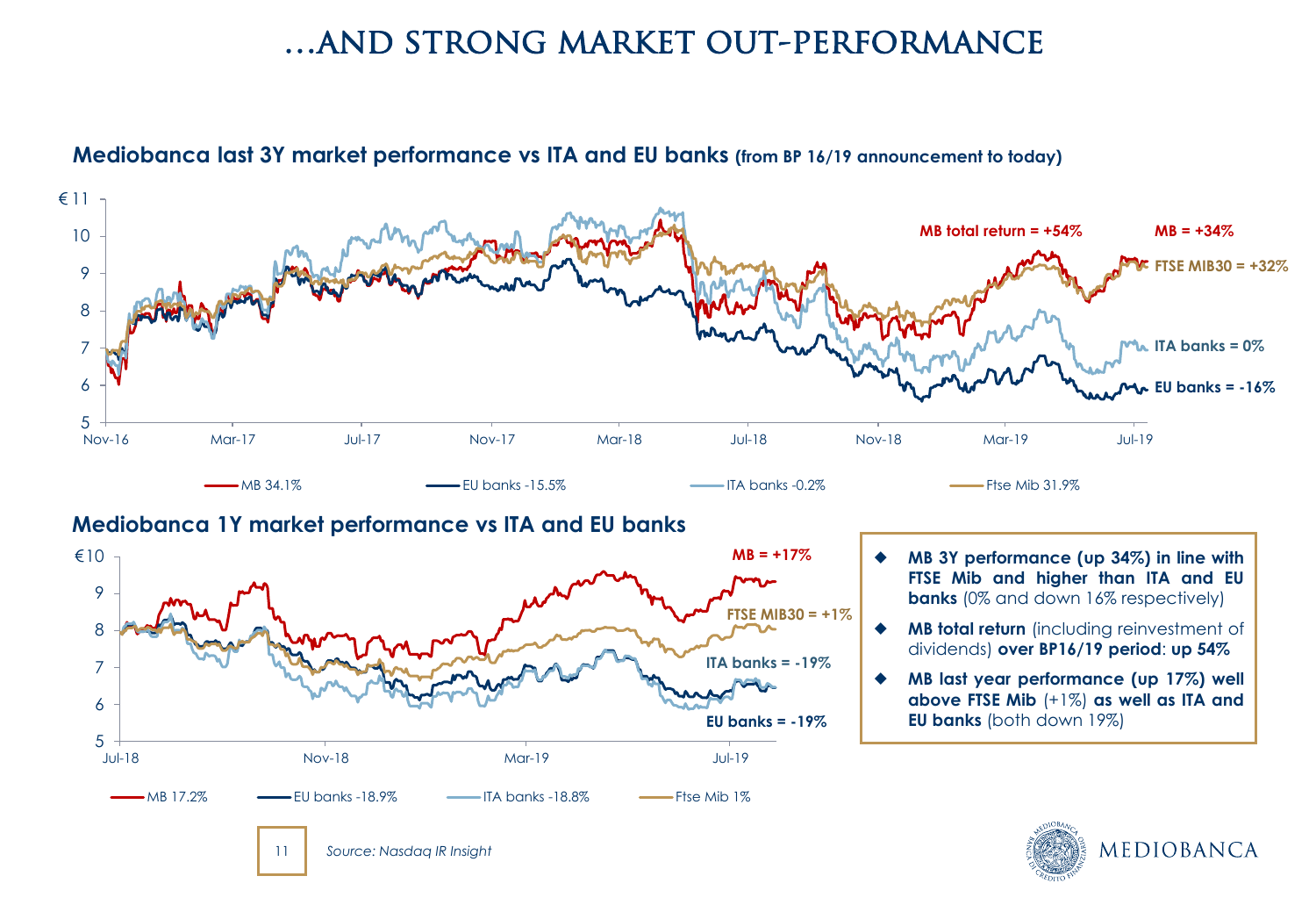# Gateways, Key parameters, Performance conditions

#### **Variable compensation is subject to gateway achievement**

**Gateways are based on risk adjusted metrics with a view to guaranteeing long-term, sustainable results and to preserve an adequate capital stability, a robust liquidity profile and to mitigate the Group's future risks**

| As a reference point to                                |                                                                                        |            | <b>PARAMETER</b>                                            | <b>TARGET</b>             | ON/OFF        | <b>FY19 RESULTS</b> |
|--------------------------------------------------------|----------------------------------------------------------------------------------------|------------|-------------------------------------------------------------|---------------------------|---------------|---------------------|
| ensure the overall financial                           |                                                                                        |            | <b>Operating profit at Group level</b>                      | $\geq 0$                  |               | 1.140               |
| sustainability of the global                           | <b>GATEWAYS</b><br>(preliminary and<br>min.conditions for any<br>variable remuneration |            | Cet1 ratio                                                  | > 8,75% (ex SREP)         |               | 14,1%               |
| bonus pool for the Group's                             |                                                                                        |            | Leverage Ratio<br>> Risk Appetite Framework                 |                           |               | 8,4%                |
| various business divisions                             |                                                                                        |            | <b>AFR/ECAP</b>                                             | > Risk Appetite Framework |               | 192%                |
| <b>Economic Profit and/or</b>                          | calculation)                                                                           |            | <b>Liquidity Coverage ratio</b>                             | $\geq 100\%$              |               | 177%                |
| <b>ROAC</b> are used                                   |                                                                                        |            | <b>Net Stable Funding Ratio</b>                             | $\geq 100\%$              |               | 107%                |
| <b>Risk Appetite Framework is</b>                      |                                                                                        |            | <b>PARAMETER</b>                                            |                           | <b>WEIGHT</b> | <b>ASSESSMENT</b>   |
| the basis of Mediobanca                                |                                                                                        |            | <b>RWA density</b>                                          |                           | 25%           | <b>EXCEEDED</b>     |
| gateways                                               |                                                                                        |            | <b>Banking activities profit before taxes</b>               |                           | 25%           | > THAN MET          |
| <b>Performance conditions</b>                          |                                                                                        |            | <b>Group ROTE</b>                                           |                           | 25%           | > THAN MET          |
| linked to the Group's RAF<br>and risk adjusted product |                                                                                        | <b>CEO</b> | <b>TFA growth</b>                                           |                           | 25%           | <b>EXCEEDED</b>     |
| performance foreseen for                               |                                                                                        |            | <b>Management development initiatives (Succession Plan)</b> |                           | qualitative   | <b>MET</b>          |
| release of deferred                                    | <b>SHORT TERM</b><br><b>INCENTIVE</b>                                                  |            | <b>CSR</b> development initiatives                          |                           | qualitative   | <b>MET</b>          |
| compensation                                           |                                                                                        | <b>GM</b>  | <b>Loans/Funding ratio</b>                                  |                           | 20%           | <b>ALMOST MET</b>   |
| <b>CEO and GM short term</b>                           |                                                                                        |            | <b>Banking activities profit before taxes</b>               |                           | 30%           | <b>EXCEEDED</b>     |
| incentive:                                             |                                                                                        |            | <b>Banking activities cost/income ratio</b>                 |                           | 20%           | ALMOST MET          |
| ♦ accrues only if aligned                              |                                                                                        |            | <b>Private Banking Net New Money</b>                        |                           | 30%           | <b>EXCEEDED</b>     |
| with established                                       |                                                                                        |            | <b>Data Quality project</b>                                 |                           | qualitative   | <b>MET</b>          |
| gateways                                               |                                                                                        |            | Wealth Management governance/organization development       |                           | qualitative   | <b>MET</b>          |
| defined by a scorecard<br>$\bullet$                    |                                                                                        |            | <b>PARAMETER</b>                                            | <b>TARGET</b>             | ON/OFF        |                     |
| with financial and non<br>financial criteria           | <b>LONG TERM</b><br><b>INCENTIVE</b><br>Existing but currently                         |            | <b>Business Plan 16-19</b>                                  | <b>Key metrics</b>        | $=$ )         |                     |
| is distributed 50% in cash<br>and 50% in equity        | not adopted                                                                            |            |                                                             |                           |               |                     |



**(performance shares)**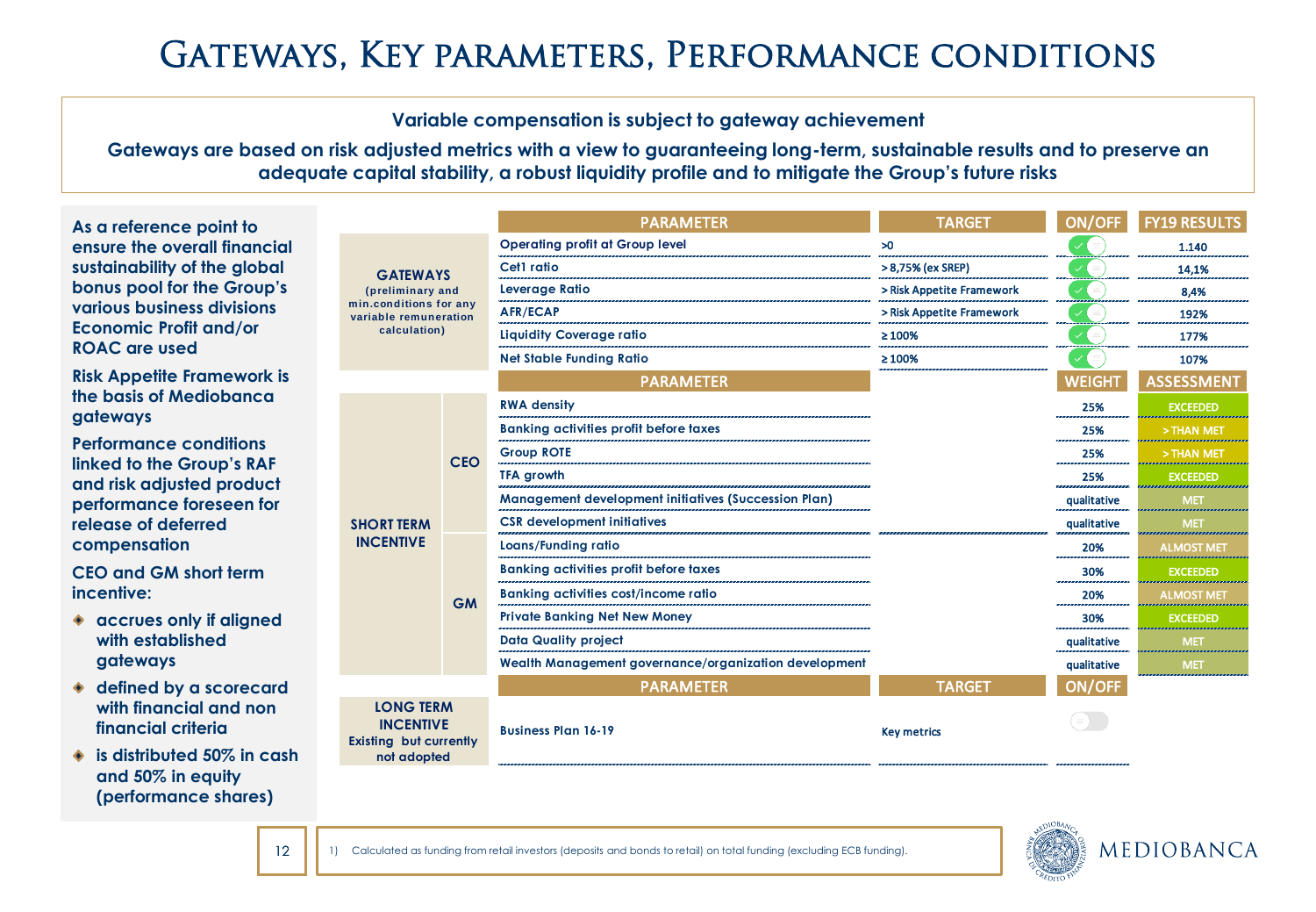### In the last 3 FYs stable CEO and GM compensation on excellent results MB Group growth by dimension and quality in FY20 scorecards



### **CEO compensation and scorecards GM compensation and scorecards**

**Total compensation evolution (€ m) Total compensation evolution (€ m)**

**NEW**

| <b>PARAMETER</b>                                    | <b>WEIGHT</b> |
|-----------------------------------------------------|---------------|
| <b>Gross ROAC adj. Banking activities</b>           | 35%           |
| <b>RWA density</b>                                  | 25%           |
| <b>Total fee revenues</b>                           | 20%           |
| % of AUM/AUA/AUC on TFA                             | 20%           |
| <b>CSR</b> development initiatives                  | qualitative   |
| WM, Consumer, CIB distribution platform enhancement | qualitative   |



Base salary variable

### **CEO – FY20 STI Scorecards General Manager – FY20 STI Scorecards**

| <b>PARAMETER</b>                                       | <b>WEIGHT</b> |
|--------------------------------------------------------|---------------|
| <b>Gross ROAC adj. Banking activities</b>              | 35%           |
| <b>RWA density</b>                                     | 20%           |
| <b>Banking activities cost/income ratio</b>            | 20%           |
| <b>Wealth Management ROAC</b>                          | 25%           |
| IT projects (Data Quality & IT Growth to the business) | qualitative   |
| WM sinergies (proprietary factories with distribution) | qualitative   |

#### **STOCK OWNERSHIP REQUIREMENT**

CEO and GM are obliged to reinvest in Mediobanca shares and retain for their entire mandate an equivalent amount of twice fixed remuneration for the CEO and one times for GM

#### **NEW LONG-TERM INCENTIVE SCHEME TO BE LAUNCHED**

New pay mix starting from FY 2020 to allow a long-term incentive scheme to be adopted in connection with the strategic plan (160% short-term Incentive – 40% long-term Incentive – on an annual basis)

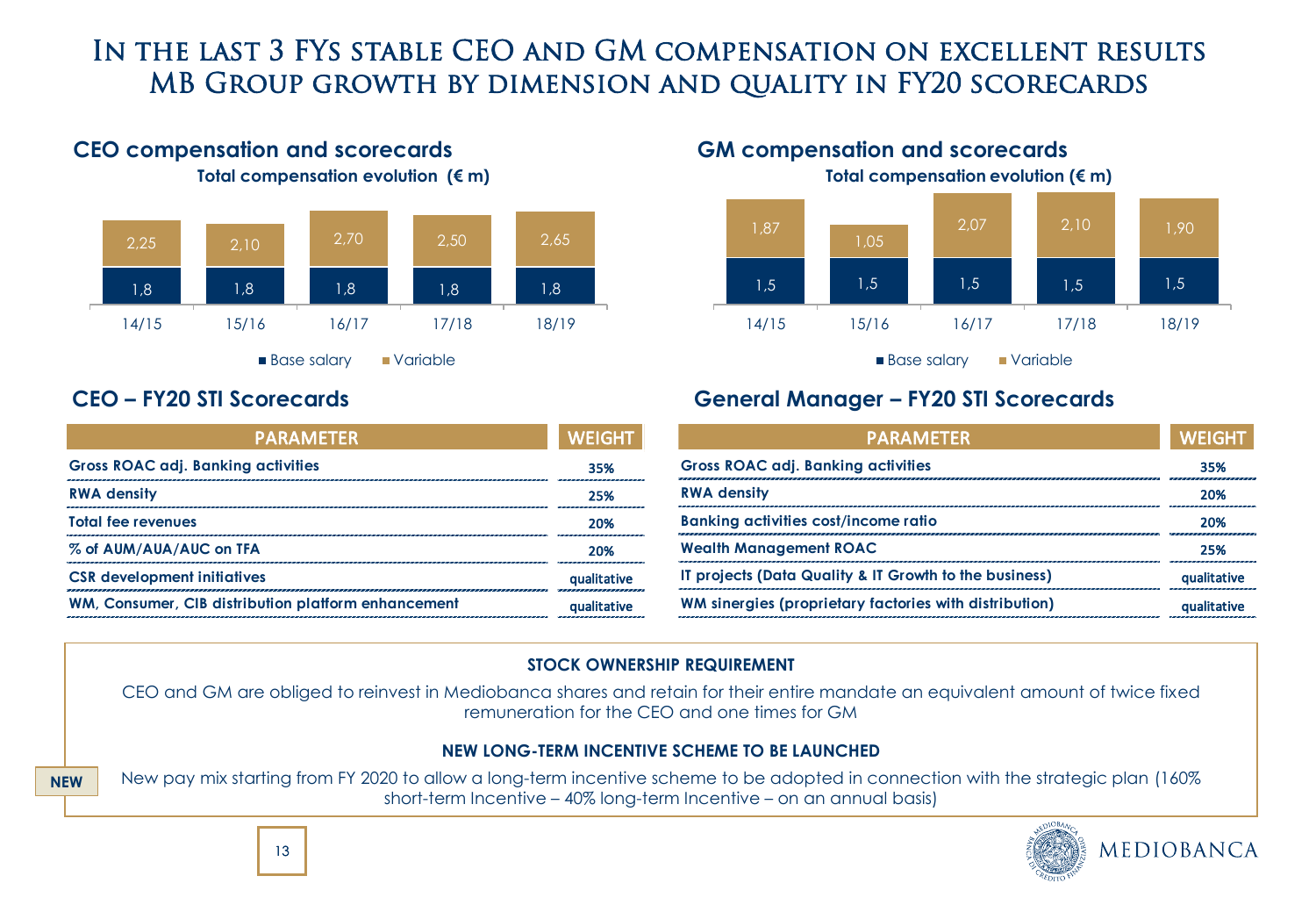# FY19 bonus pool stable on results

#### **FY19 - all gateways met**

- **capital and liquidity ratios enhanced**
- **positive group gross operating profit**
- **Variable remuneration under control with bonus pool stable YoY in all Divisions both in absolute and relative terms**